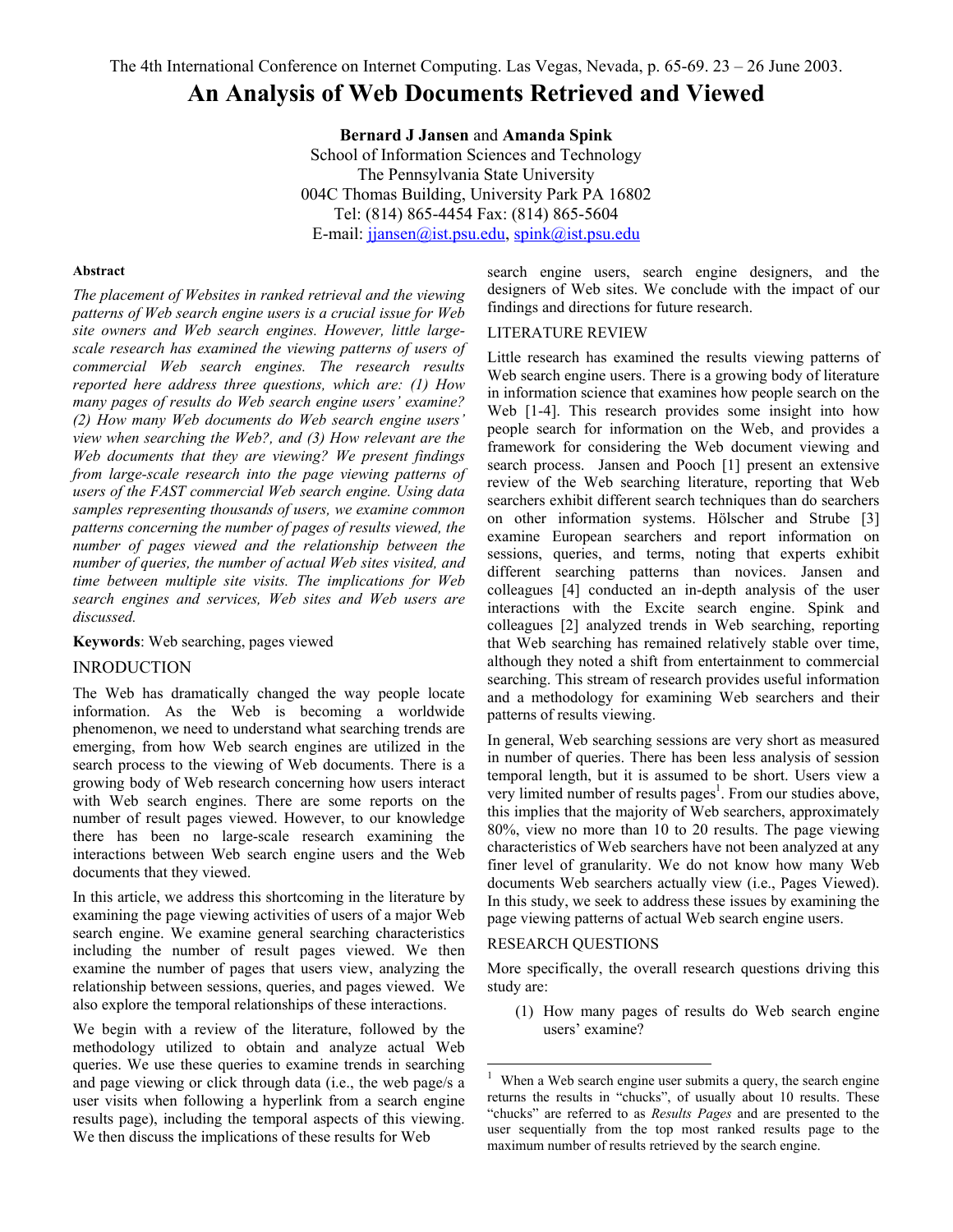- (2) How many Web documents do Web search engine users' view when searching the Web?
- (3) How relevant are the Web documents that they are viewing?

To address the first research question, we obtained, and quantitatively analyzed, actual queries submitted to AlltheWeb.com, a major Web search engine owned by FAST. From this analysis, we could determine the number of results pages the searcher viewed. In addition to capturing the user's query, we also captured the Web document that the user viewed for each query, which addresses the second research question. For the third research question, a subset of queries from this transaction log was submitted to a major Web search engine. The retrieved sites were evaluated to determine whether or not they contained relevant materials.

#### *Data Collection*

The queries examined for this study were submitted to  $FAST<sup>2</sup>$ , a major Web search engine on 6 February 2001 and spans a 24-hour period. They were recorded in a transaction log and represent a portion of the searches executed on the Web search engine on this particular date. The transaction log held a large and varied set of queries (over one million records).

Each record within the transaction log contains three fields: (1) *Time of Day*: measured in hours, minutes, and seconds from midnight of each day as logged by the Web server; (2) *User Identification*: an anonymous user code assigned by the FAST server; (3) *Query Terms*: terms exactly as entered by the given user, and (4) *Page Viewed*: the uniform resource locator that the searcher viewed after entering the query. With these fields, we located a user's initial query and recreated the chronological series of actions by each user in a session. In our analysis, we generally use the procedure and terminology outlined in [1].

#### *Data Analysis*

With these three fields, we located the initial query and recreated the chronological series of actions in a session. A term is any series of characters separated by white space. A query is the entire string of terms submitted by a searcher in a given instance. A session is the entire series of queries submitted by a user during one interaction with the web search engine. A results page is the chuck of results presented by the search engine. The Web page is the Web document located at the uniform resource locator presented by the Web search engine in the results page.

When a searcher submits a query, then views a document, and returns to the search engine, the FAST server logs this second visit with the identical user identification and query, but with a new time (i.e., the time of the second visit). This is beneficial information in determining how many of the retrieved results the searcher visited from the search engine, but unfortunately it also skews the results in analyzing how the user searched on system.

To address the first research question, we collapsed the data set by combining all identical queries [1] submitted by the

-

same agent to give the unique queries in order to analysis sessions, queries and terms and pages of results viewed.

For the second research question, we utilized the complete uncollapsed sessions in order to obtain an accurate measure of the temporal length of sessions and the number of pages visited.

For the third research question, we randomly selected 530 records from the transaction log. Each record contained the query submitted by the Web search engine user and the Web page viewed after the user submitted that query. Three independent raters reviewed these 530 queries for relevance, assigning a binary relevance judgment of 1 (for relevant) or 0 (for not relevant) based on the rater's interpretation of the query.

Relevance is a standard measure utilized in information retrieval to evaluate the effectiveness of a query based on the documents retrieved [5]. The reviewers received training regarding the judgment process and were given written instructions for determining relevance. Agreement across the three raters was calculated using  $r_{wg}$ , and was found to be quite high ( $r_{we}$ =0.95). From these relevance rankings, we were able to calculate relative precision (i.e., the ratio of the number of relative documents retrieved to the number of documents retrieved at a certain point in the results listing).

#### RESULTS

#### *General Searching Characteristics*

Table 1 presents an overview of the analysis.

| <b>Table 1: Overview of Transaction Log</b> |           |     |
|---------------------------------------------|-----------|-----|
| Sessions                                    | 153,297   |     |
| Queries                                     | 451,551   |     |
| Terms                                       |           |     |
| Unique                                      | 180,998   | 13% |
| Total                                       | 1,350,619 |     |
| Session size                                |           |     |
| 1 query                                     | 81,036    | 53% |
| 2 queries                                   | 28,117    | 18% |
| $3 + queries$                               | 44,144    | 29% |
| Pages of Results                            |           |     |

*1 page* 244,441 54% *2 pages* 86,976 19% *3+ pages* 43,509 27%

**Table 1: Overview of Transaction Log**

Overall, the relationship between the number of sessions and queries, the ratio of unique terms relative to the total number of terms, and the percentages of pages viewed correspond closely to that reported in other Web searching studies [6, 7], leading us to believe that the data from this transaction log represents searches submitted by the typical population of Web users.

## *Number of Result Pages Viewed*

From Table 1 some patterns emerge. Some 53% of the users entered one query and about 54% of the users viewed only one page of results. The relationship between the number of queries submitted and the number of results pages viewed

<span id="page-1-0"></span><sup>2</sup> http://www.alltheweb.com/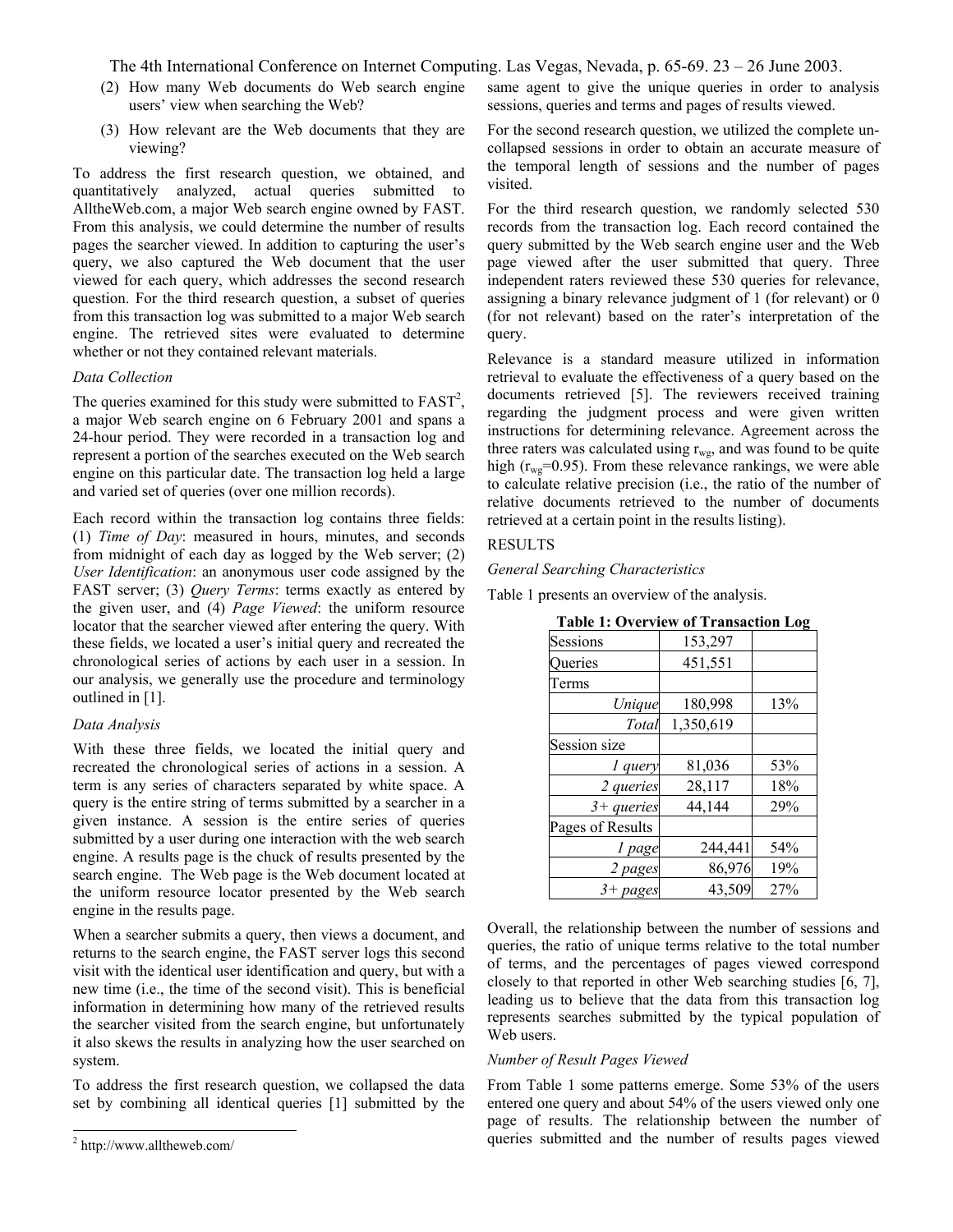parallels each other with about equal percentages of queries submitted and results pages viewed. This may imply some relationship between the sufficiency [8] of the retrieved results relative to the user's information need.

Table 2 presents a more in-depth analysis of the number of pages viewed per query submitted.

| $1400 \times 14000$                                            |         |            |  |
|----------------------------------------------------------------|---------|------------|--|
| Number of<br><b>Results Pages Occurrences</b><br><b>Viewed</b> |         | Percentage |  |
|                                                                | 24,4441 | 54.1%      |  |
| 2                                                              | 86,976  | 19.3%      |  |
| 3                                                              | 43,509  | 9.6%       |  |
| 4                                                              | 24,880  | 5.5%       |  |
| 5                                                              | 14,999  | 3.3%       |  |
| 6                                                              | 9,706   | 2.1%       |  |
| 7                                                              | 6,583   | 1.5%       |  |
| 8                                                              | 4,570   | $1.0\%$    |  |
| 9                                                              | 3,219   | $0.7\%$    |  |
| 10                                                             | 2,479   | $0.5\%$    |  |
| >10                                                            | 1,912   | 2.3%       |  |

**Table 2: Number of Results Pages Viewed** 

There is a sharp decrease in the number of viewings between the first and second and the second and third pages of results, with very few users viewing more than four or five pages of results. In line with results from previous Web studies, Web users have a low tolerance for wading through large numbers of results.

#### *Web Documents Viewed By User*

Although most users viewed only the first one or two pages of results, this does not tell us the actual number of Web pages they actually visited. They may have viewed all results presented or they may have viewed none. To address this issue, Table 3 shows the number of results viewed per session.

| <b>Table 3: Pages Viewed Per Session</b> |                    |            |
|------------------------------------------|--------------------|------------|
| Number of<br><b>Results Viewed</b>       | <b>Occurrences</b> | Percentage |
|                                          | 42,499             | 27.62%     |
| 2                                        | 22,997             | 14.95%     |
| 3                                        | 15,740             | 10.23%     |
| 4                                        | 11,763             | 7.65%      |
| 5                                        | 9,032              | 5.87%      |
| 6                                        | 7,157              | 4.65%      |
| 7                                        | 5,746              | 3.73%      |
| 8                                        | 4,563              | 2.97%      |
| 9                                        | 3,869              | 2.51%      |
| 10                                       | 3,308              | 2.15%      |
| >10                                      | 26,062             | 16.94%     |

The mean number of Web results viewed was 8.2, with a standard deviation of 26.9. Previous studies report that most Web searchers rarely few more than the first result page, which is usually 10 results. While 10 results is in line with the average, our analysis shows that over 66% of searchers

examine fewer than 5 results in a typical session and almost 30% view only one document in a given session.

#### *Web Documents Viewed By Query*

This low number of viewed results hold when we move from the session level of analysis to the query level. Table 4 presents the number of Web results viewed per query.

| Table 4. Results viewed Fel Quely  |                    |            |
|------------------------------------|--------------------|------------|
| Number of<br><b>Results Viewed</b> | <b>Occurrences</b> | Percentage |
|                                    | 274,644            | 54.3%      |
| 2                                  | 95,532             | 18.9%      |
| 3                                  | 47,770             | 9.4%       |
| 4                                  | 27,625             | 5.5%       |
| 5                                  | 16,800             | 3.3%       |
| 6                                  | 11,024             | 2.2%       |
|                                    | 7,653              | 1.5%       |
| 8                                  | 5,231              | 1.0%       |
| 9                                  | 3,802              | $0.8\%$    |
| 10                                 | 2,975              | 0.6%       |
| >10                                | 12,498             | 2.5%       |

**Table 4: Results Viewed Per Query** 

The mean number of results viewed per query is 2.5, with a standard deviation of 3.9. FAST users viewed 5 or less documents per query over 90% of time. The largest number of users by far viewed only one result per query, just fewer than 55%.

# *Session Duration*

Table 5 presents the session duration, as measured from the time the first query is submitted until the user departs the search engine for the last time (i.e., does not return).

| <b>Session Duration</b> | <b>Occurrences</b> | Percentage |
|-------------------------|--------------------|------------|
| $\leq$ 5 minutes        | 55,966             | 26.2%      |
| 5 to 10 minutes         | 13,275             | $6.2\%$    |
| 10 to 15 minutes        | 41,987             | 19.7%      |
| 15 to 30 minutes        | 19,314             | 9.1%       |
| 30 to 60 minutes        | 30,955             | 14.5%      |
| 1 to 2 hours            | 8,691              | 4.1%       |
| 2 to 3 hours            | 21,901             | 10.3%      |
| 3 to 4 hours            | 2,635              | 1.2%       |
| $>$ 4 hours             | 18,605             | 8.7%       |

**Table 5: Session Duration** 

With this definition of search duration, we can measure the total user time on the search engine and the time spent viewing the first and all subsequent Web documents, except the final document. Unfortunately, this final viewing time is not available since the Web search engine search records the time stamp. Naturally, the time between visits from the Web document to the search may have not been entirely spent viewing the Web document.

However, this may not be a significant issue as shown from the data in Table 5. The mean session duration was 2 hours, 21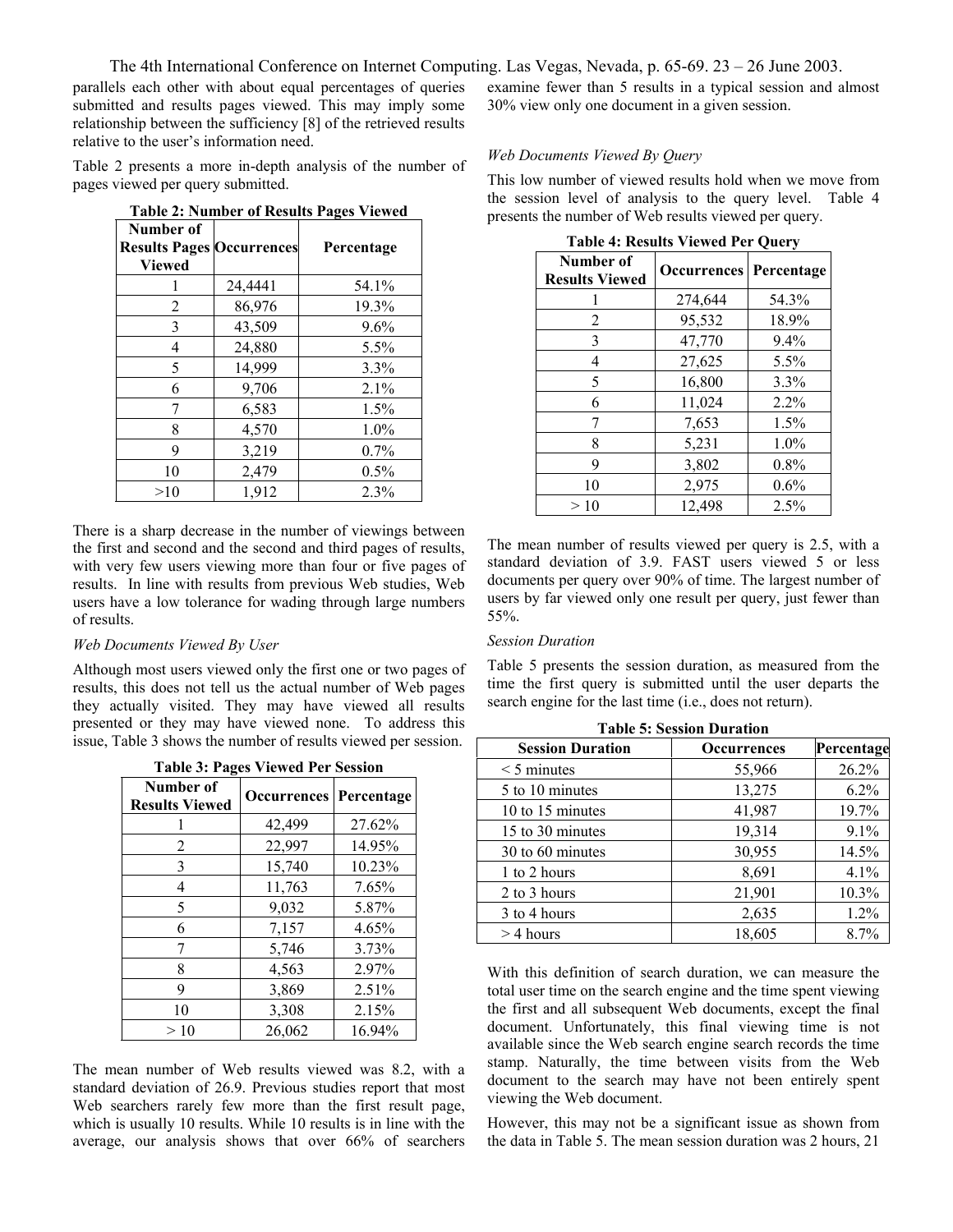minutes and 55 seconds, with a standard deviation of 4 hours, 45 minutes, and 36 seconds. However, we see that the longer session durations skewed our result for the mean. Fully 52% of the sessions were less than 15 minutes. This is inline with earlier reported research on Web session length [9]. Over 25% of the sessions were less than 5 minutes.

#### *Document Viewing Duration*

While session length has been address, what has not been previously reported in the literature is the duration of pages viewed by Web search engine users, which is presented in Table 6.

| <b>Page View Duration</b> | <b>Occurrences</b> | Percentage |
|---------------------------|--------------------|------------|
| 30 seconds<br>$\lt$       | 46,303             | 13.9%      |
| 30 to 60 seconds          | 16,754             | $5.0\%$    |
| 1 to 2 minutes            | 48,059             | 14.5%      |
| 2 to 3 minutes            | 16,237             | 4.9%       |
| 3 to 4 minutes            | 47,254             | 14.2%      |
| 4 to 5 minutes            | 15,203             | 4.6%       |
| 5 to 10 minutes           | 47,254             | 14.2%      |
| 10 to 15 minutes          | 14,047             | $4.2\%$    |
| 15 to 30 minutes          | 41,215             | 12.4%      |
| 30 to 60 minutes          | 9,054              | 2.7%       |
| 60 minutes<br>$\geq$      | 30,592             | 9.2%       |

**Table 6: Duration of Page Views** 

The mean time spent viewing a particular Web document was 16 minutes and 2 seconds, with a standard deviation of 43 minutes and 1 second. However, some lengthy page viewed skewed our mean. Over 75% of the users viewed the retrieved Web document for less than 15 minutes. More surprisingly, nearly 40% of the users viewed the retrieved Web document for less than 3 minutes. Just fewer than 14% of the users viewed the Web document for less than 30 seconds. These results for Web document viewing are substantially less than has been previously reported, using survey data [10].

# *RELEVANCE OF VIEWED PAGES*

This portion of the study involved using a random subset of records from the FAST transaction log, which included the Web site the searcher actually visited. Three independent raters visited the sites and evaluated the Web document to determine relevance. This analysis helps address the question of whether search sessions are short because the searchers are finding the information that they need or that they are not finding the information they need and just giving up or going elsewhere. The results are reported in Table 7..

| <b>Relevance Score</b> | Number of        | Percentage |
|------------------------|------------------|------------|
|                        | <b>Documents</b> |            |
|                        | 199              | 37.5%      |
|                        | 74               | 14.0%      |
|                        | 103              | 19.4%      |
|                        | 154              | 29.1%      |
|                        | 530              |            |

We had the three independent raters view 530 URLs and evaluate these pages for relevance based on their interpretation of the query submitted. Each rater assigned a relevance Web document a rating of 1. A non-relevant page received a rating of 0. So, the maximum score a Web page could receive was 3, meaning that all three reviewers rater the page relevant.

Approximately 52% of the time, two or more rater evaluated a page to be relevant. Over 48% of the time, two or more raters evaluated a page to be not relevant. These percentages, taking in total, represent precision for this set of results retrieved by this search engine. This confirms earlier survey data that users were finding relevant finding on Web search engines [11].

# DISCUSSION OF RESULTS

There are some clear patterns concerning the number of results pages viewed by FAST users. Approximately 54% of the users view only one page of results. This result is similar to the percentage of users that enter only one query (53%) and the percentage of relevant documents (52%). The similarity among these percentages would seem to indicate several things. One, the information needs of a majority of Web searchers are not extremely complex, given they require only one query. Two, Web search engines appear to do a good job of indexing and ranking Web documents in response to these queries, based on the majority of users viewing only one results page. Three, it appears that on average about 50% of the documents viewed will be relevant, implying that the typical Web user will have to view about two Web documents to find a relevant document. This is supported by our analysis of Web documents viewed, with 43% of users in our sample viewing two or fewer Web documents.

From our results, Web search engine users on average view about 8 Web documents. However, our analysis shows that over 66% of searchers examine fewer than five with more than one in three Web searchers viewing only one document in a given session. Users on average view about 2 to 3 documents per query. Over 55% of Web users view only one result per query.

Not only are the session lengths of Web search engines users short in terms of number of queries submitted and documents viewed, but also they are also short temporally. Over half the sessions were less than 15 minutes and about twenty-five percent of the sessions were less than 5 minutes.

The mean time spent viewing a particular Web document was just over 16 minutes. However, 75% of the users spent less than 15 minutes viewing the retrieved Web document. Twenty percent of the Web users view a Web document for less than a minute. These results would seem to indicate that the initial impression of a Web document is extremely important as Web searchers are typically not going to spent a great deal of time combing the document to find the relevant information.

From our analysis, it appears that generally the precision Web users can expect is about 50%, meaning that one out of every two of the Web documents viewed will be relevant to their query. Given the large number of documents that most Web search engines retrieve, fifty percent is rather high. However, note that this analysis is for Web documents viewed, not documents retrieved. This is has great implications for Web